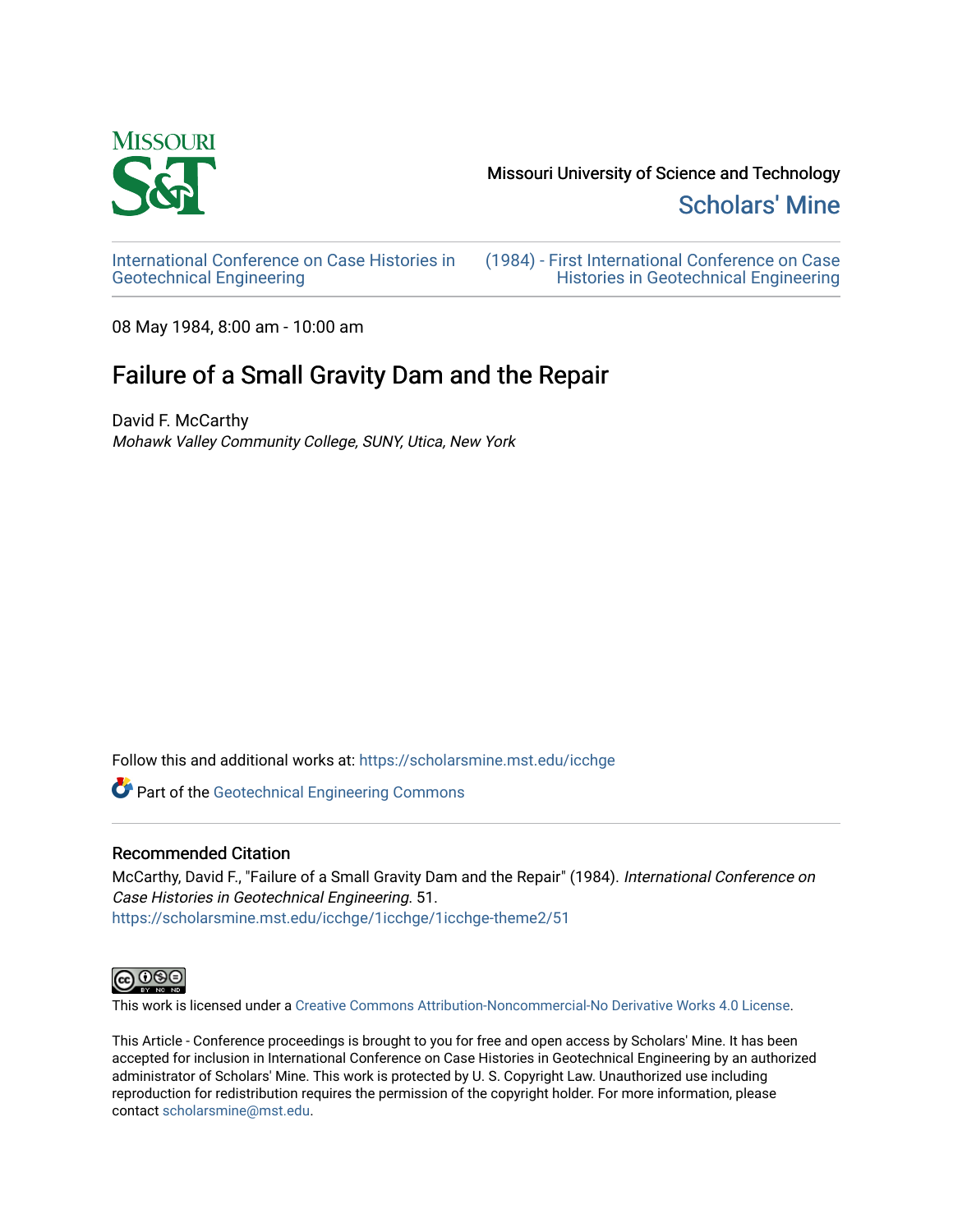# **Failure of a Small Gravity Dam and the Repair**

# **David F. McCarthy**

Consulting Engineer and Professor, Department of Civil Engineering Technology, Mohawk Valley Community College, SUNY, Utica, New York

SYNOPSIS Late in the summer of 1980, the dam for Snowbird Lake in Forestport, New York, U.S.A., experienced a serious foundation leak made evident by a suddenly erupting geyser near the downstream toe. Subsequent investigation indicated that a severe piping condition had occurred in the soil foundation. Some degree of erosion had effected the foundation earth for more than half of the dam length. Repairs were performed after dewatering the dam work area. The original dam was retained but provided with a new concrete foundation which included a constructed underdrain. A clay blanket was installed on the dam's upstream side to retard future underdam seepage. An emergency spillway circumventing the dam area was established to protect the dam abutments from being topped should the lake reach flood levels.

#### INTRODUCTION

## The Occurrence

In early September of 1980, the dam creating Snowbird Lake in Forestport, New York, U.S.A. , (Figure 1) developed a serious foundation leak made evident by a suddenly erupting geyser near

the dam. Other soil foundation areas suffered erosion, though of lesser extent. Alltold, some degree of undermining had occurred for more than half the dam length.

Location and Function of the Dam Forestport lies in Central New York State, at



Fig. 1. Dam at Snowbird Lake.

the dam's downstream toe. The owners quickly drained the lake by opening the dam's sluice. Subsequent dewatering of the area in the vicinity of the dam foundation revealed that severe underground erosion and piping had occurred. What apparently was the original path for the piping had become a three-foot (one meter) deep channel beneath the base of



Fig. 2. Location Map. Arrow indicates site of Snowbird Lake. Black dots indicate cities of Buffalo, Rochester, Syracuse, Utica, and Albany (West to East).

the southwest border of the Adirondack Mountains and spacious Adirondack State Park, and approximately 25 miles (40 km) north of the City of Utica, see Figure 2. The location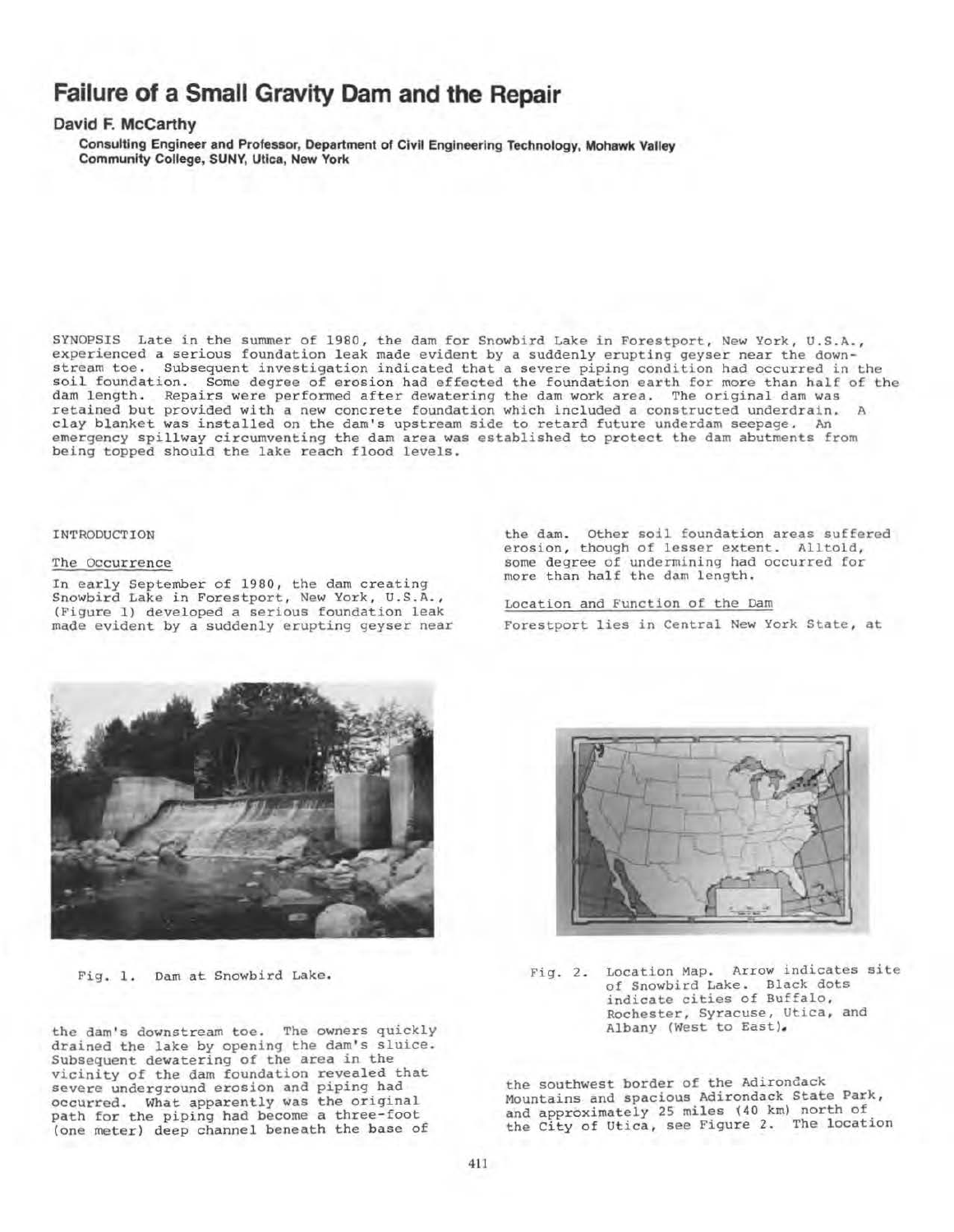

Fig. 3. Artist's Sketch of Snowbird Lake Dam.

of the present Snowbird Lake dam was also the siting of an earlier cribdam, established for a former lumber and tanning industry to create a waterway for loggers to transport cut trees. A new, larger, concrete gravity structure (Figures 3 and 4) on the order of 65 feet long and 17 feet high, constructed in the period 1967-8, was responsible for creating the present 24 mile long by 1/2 mile wide (4 km by 1 km) Snowbird Lake. This recreational lake served as the focus for an on-going commercial development of the surrounding 1500 acre, approximately, wooded area (600 hectares), whereby private parcels for residential and campsite use have been offered. The new dam had been in service for approximately 12 years when the foundation failure occurred.

#### THE INVESTIGATION

## Site History

Snowbird Lake Dam exists at a location previously utilized for a timber and boulder cribdam (a factor which events discussed later imply may have been contributory to Snowbird's<br>piping problem). The location represented a natural narrowing in the surface topography along what was then the path of Woodhull Creek. Flow was, generally speaking, east to<br>west. The longitudinal axis for the dams at The longitudinal axis for the dams at this location have had a north-south alignment.

An effort by the present owner/developer to locate personnel associated with the 1967-8 construction (the then owners and construction workmen) was generally successful. Interesting history about the dam and construction proceedings unraveled. A local development group organized in the 1960's to improve the lake area and sell surrounding land parcels for campsites undertook the con- struction of the new dam in 1967. The dam plan was engineer-designed and State-approved (the plans were made available for the 1981 study). The group soon sold to another organization who completed the construction of the dam. The subsequent land-sale activities of this group were limited. The lake and surrounding area passed to the present owner in



Fig. 4. Diagram of dam cross-section befc repair.

the late 1970's; this owner was actively engaged in land sales when the underdam seepage problem occurred.

The gathered data indicated the concrete abutments for the cribdam were retained but enlarged as part of the 1967-8 construction.<br>The 1967-8 construction utilized the in-place glacial till and boulder foundation remaining from the cribdam. Reportedly, unsuccessful attempts had been made to excavate exposed boulder foundation material. A decision fol1owed to build upon the in-place material but to also provide steel dowels anchored in' the foundation boulders and extending into th base of the new dam, soto improve the tie between the foundation and dam. The boulder foundation surface was described as being ve1 rough and uneven. The closely packed assembl of large foundation boulders, as subsequentll observed beneath the dam during the 1981 repair, evoked the possibility that boulders were transported to this location as part of the foundation construction for the cribdam.



Fig. 5. Boring operations to explore fou dation materials. Water in fron of drill rig is lake flow being channelled to the dam sluice.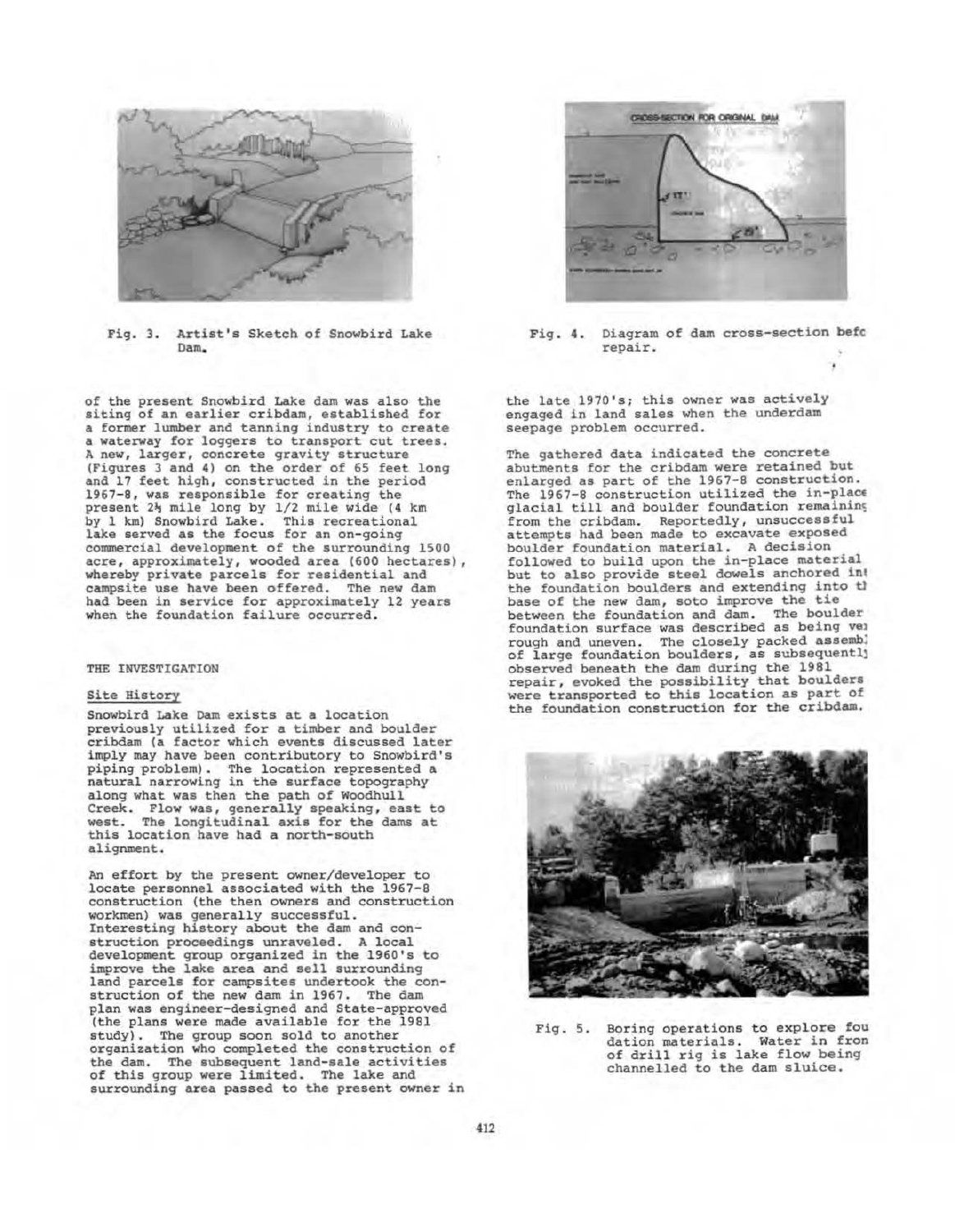Extensive steel doweling was also provided to tie the new concrete dam to the concrete abutments.

To perform the 1967-8 construction, the lake flow was carried through a diversionary channel excavated south of the dam. An earthen dike/cofferdam was utilized a short distance upstream of the dam site to isolate the work area from the lake flow. Concrete for the base zone of the dam was being mixed onsite, adjacent to the dam. Materials were stockpiled in the work area. A storm occurring when the concrete base was partially completed brought a high volume of water into the lake which then topped the protective cofferdam. Soil from the cofferdam and sand-gravel from the work stockpiles were carried across the un- concreted northerly section of the dam foundation area. Individuals involved with the 1967-8 construction, interviewed as part of the 1981 investigation, indicated that this soil wash was not completely removed from the dam foundation area before concrete placement re- sumed. Whether related to the flooding oc- currence or coincidence, the foundation area covered by the 1967 mishap was the location of the 1980 piping problem.

#### Subsurface Conditions

Sand, gravel and silt soils, plus numerous boulders, are exposed at the surface of various areas in the general vicinity of the dam. A geologist's report prepared as part of the 1980-81 investigation confirmed that soils in the area of the dam are glacial deposits consisting of assorted boulder, gravel, sand and silt materials. In 1980, soil borings and bored probes (Figure 5) adjacent to the upstream side of the dam encountered similar soil material, in a compact state, to the depths penetrated (on the order of 17 feet, or 5 meters, below the soil surface then existing behind the dam) . This depth corresponded to approximately 12 feet or 4 meters below the base of the dam. In the deepest boring, granite rock was cored between a depth of 17} and 19% feet, and the drilling then terminated. The granite is representative of the rock underlying the site but could have been boulder material.

#### Observed Structural Condition of Dam and the Foundation

When the erupting geyser signalled a serious underdam seepage problem, the site owner quickly lowered the lake level by removing stoplogs from the sluice at the southern end of the dam. Attempts to have all subsequent lake inflow guided to the sluice were partially successful. Through the period from Fall 1980 to Spring 1981, a time used to develop concepts for repair and obtain State permits from dam safety and environmental agencies, lake flow passed partially through the open sluice and partially under the dam.

Visual inspection of the concrete dam and the abutments, conducted in Fall 1980 and again in Spring 1981, indicated that no structural damage such as cracking or loss of alignment occurred as a result of the underdam seepage/ flow. The dam remained structurally integrated to the abutment walls. The



Fig. 6. Extent of foundation erosion at downstream toe.



Fig. 7. Cavity in foundation earth behind dam, leading to piping channel.



Fig. 8. Piping channel beneath base of dam viewed from downstream toe. Light in lower center area of photo is daylight from upstream side of dam.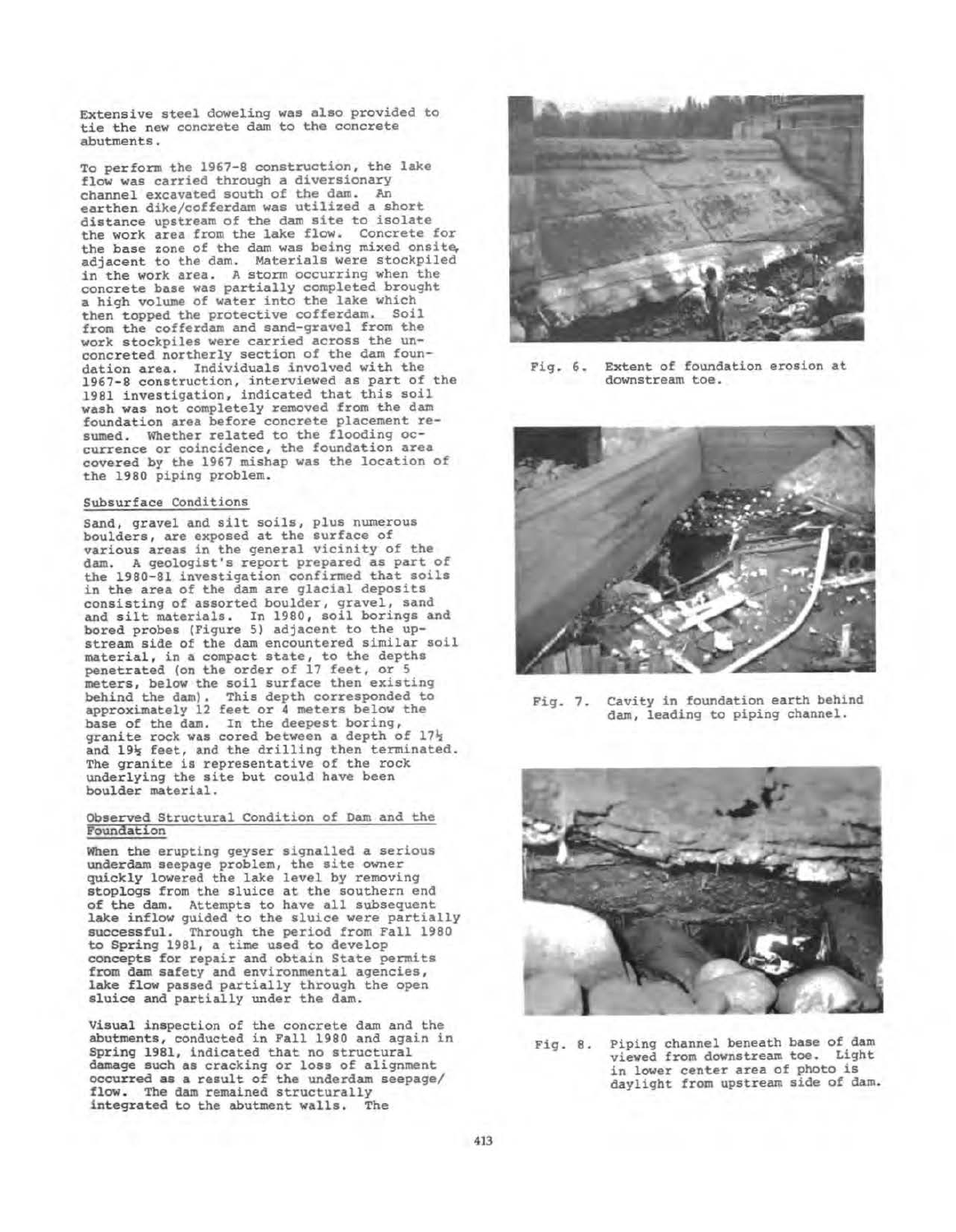

Pig. 9. Plan composite showing relative locations of temporary earthen cofferdam and diversionary channel utilized for the repair operations, and extent of clay blanket finally placed behind dam.

foundation seepage and subsequent underflow had indeed caused loss of earth materials from beneath more than half of the dam length, see<br>Figure 6. Some continuous void spaces extended between the upstream and downstream sides of the dam, Piqures 7 and 8. The path for what apparently was the original piping channel was

close to three feet (l meter) in depth. Bow- ever for the entire zone effected by tbe seepage and underflow, the base of the dam ala remained supported at numerous random location on large boulders embedded into the concrete base as well as the underlying earth. Foundation materials under the abutments and beneath the southerly quarter of the dam's length were noted to be intact and firm/ compact, and apparently uneffected by the underdam flow.

### THE REPAIR

# Design and Construction

Repair and improvement-changes to the dam and surrounding site were undertaken over the<br>summer of 1981. To enable the dam repair to t<br>performed in a dry setting, a diversionary channel circumventing the south abutment was<br>excavated to establish a route for lake inflow<br>to bypass the work area, Figure 9. What were to bypass the work area, Figure 9. What were considered as the most feasible plans for repair, as well as the least costly, required that the dam area be temporarily isolated from the lake. A dry work area would permit bette: inspection and evaluation of foundation conditions beneath the dam, and better contro of construction activities.

The repair operation necessitated increasing the dam's resistance to water and other environmental forces which could develop, as well as correcting the condition of underdaa flow. Review of the 1967 plans indicated the original dam section bad been dimensioned to satisfy design criteria in effect in the



Fig. 10. Diagram showing planned changes to the dam section so to improve stability and retard foundation so to improve stability and fetard foundation<br>seepage. Clay blanket actually placed is greater than shown on plan.